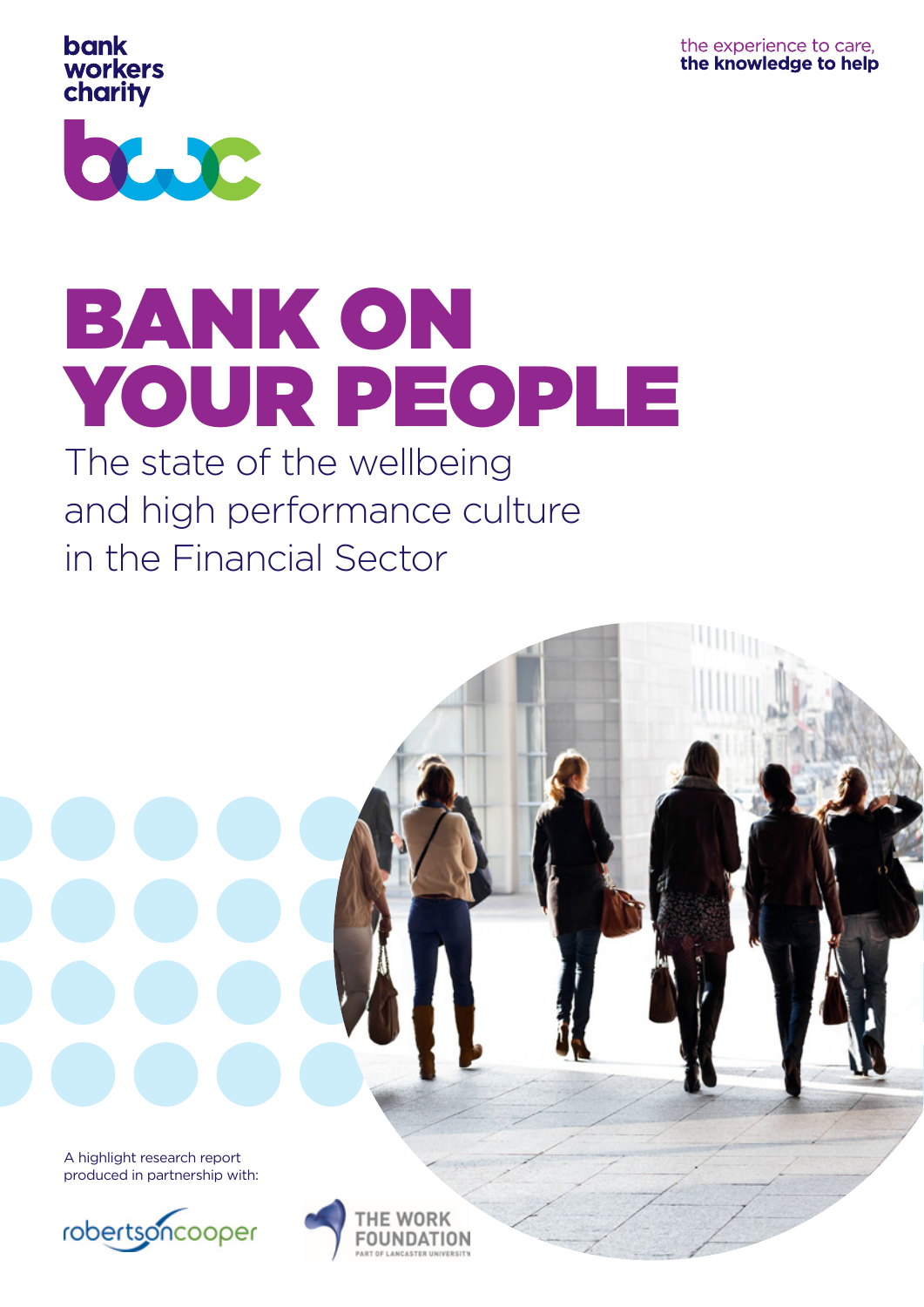## bank on your people The state of the wellbeing and high performance culture in the Financial Sector

## **Foreword by Cary Cooper CBE, Distinguished Professor of Organisational Psychology and Health, Lancaster University and Director, Robertson Cooper**

This is a timely and important applied research study commissioned by the Bank Workers Charity. Bank workers, like many other employees, face complex pressures at work and outside of the workplace. Many people cope admirably with life pressures and need little support from their employers or other agencies. However, we can all experience problems at different stages in life where being able to access the right support in a timely manner can be the difference between sinking and swimming.

This work provides an overdue new perspective on the work-life boundary as experienced by different workers facing the reality of the current economic and social climate. It is particularly revealing in that it demonstrates how work-life boundary experiences can be clustered into sub-groups of workers.

In my experience of working with organisations on stress and wellbeing issues over the last forty years, I have frequently been struck by the need to take a more preventative approach. Many organisations now offer support through services such as Employee Assistance Programmes (EAPs) but such support tends to be provided when workers are already experiencing quite severe stress or mental health problems, with a very limited range of support options.

Fewer organisations seem to consistently implement preventative approaches. One area that is critically important is the relationship between the employee and their line manager. Some organisations have successfully implemented early intervention approaches where line managers are trained to spot early signs of stress and offer support before this results in greater distress and often higher levels of sickness absence; but many struggle to get this consistently right. In addition, where this has occurred there has been an understandable tendency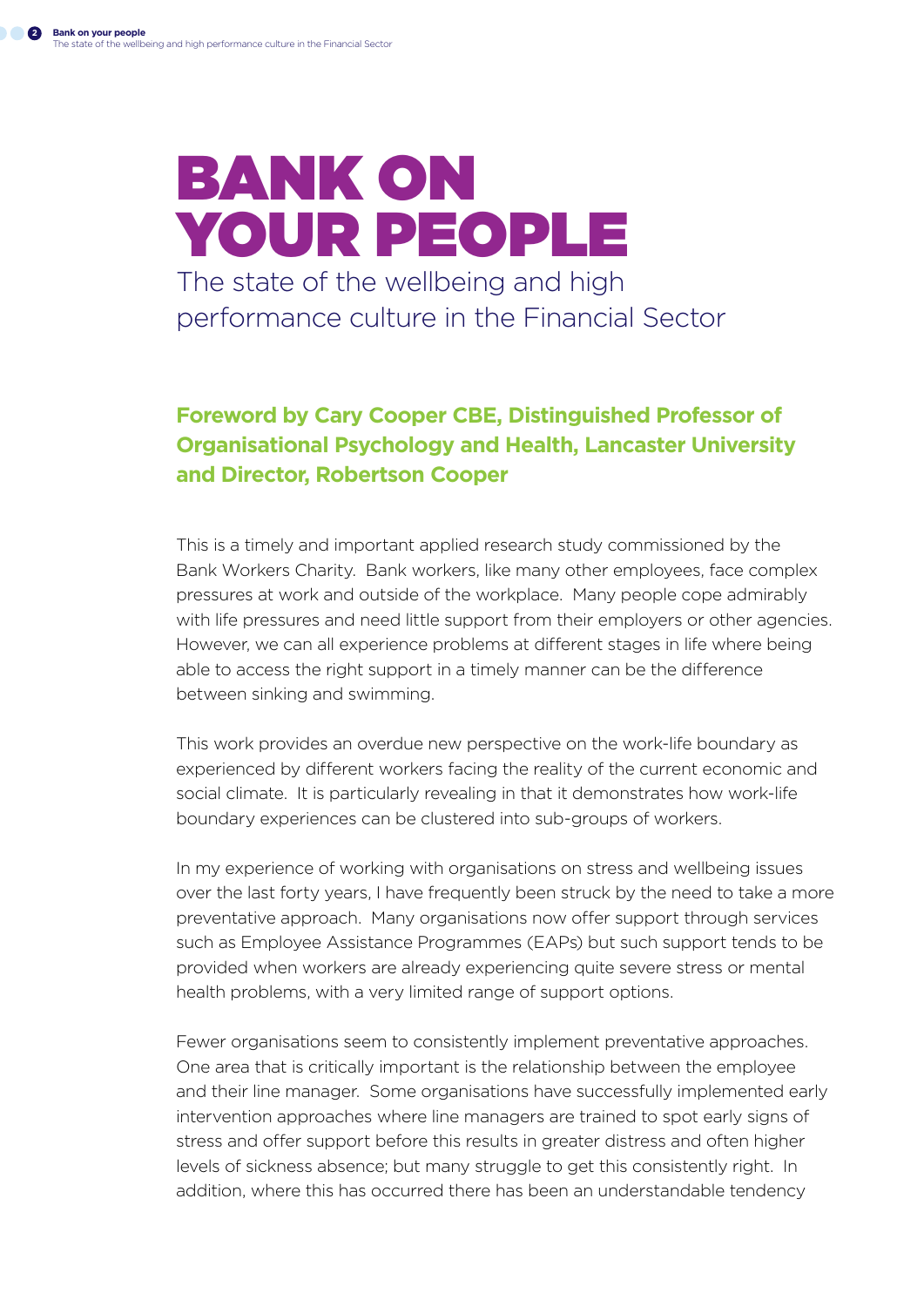to focus on the experience of the employee in the workplace. However, the pressures experienced by employees in their life away from the workplace will have a direct impact on their capacity to be effective at work, and their reactions to work pressures.

Therefore, perhaps the time is right to better equip managers to provide timely early stage support when their employees are mainly experiencing non-work difficulties. This is not arguing for an overly paternalistic approach but recognising that people have increasingly complex lives and that employers have a role to play, with business benefits, in broadening the scope of the support they provide.

Of course employers can't do everything and other bodies such as charities and government have a role to play. The risk is often that, while support may be available, it is difficult for individuals to access the right route when they most need it. My hope is that research such as this, commissioned through the foresight of the Bank Workers Charity, will inform the provision of better integrated earlier stage stress and mental health support.

*26th March 2013*

#### **Why employee wellbeing matters to the Bank Workers Charity**

**The Bank Workers Charity (BWC) is the only charity to support all current and former bank workers in the UK. Our vision is to become a leading charity providing high impact solutions that genuinely meet the needs of the banking community. Our mission is to provide information, advice, services and grants to enable people to manage and transform their lives.** 

The economic climate continues to offer significant challenges. It affects both our clients from the financial sector and society in general. As the work environment is changing, so is the benefits system. The welfare and care infrastructure is undergoing rapid change, with households under increasing pressure financially. There are likely to be more challenges ahead as people live longer, the pensions environment gets tougher and support resources become even more stretched.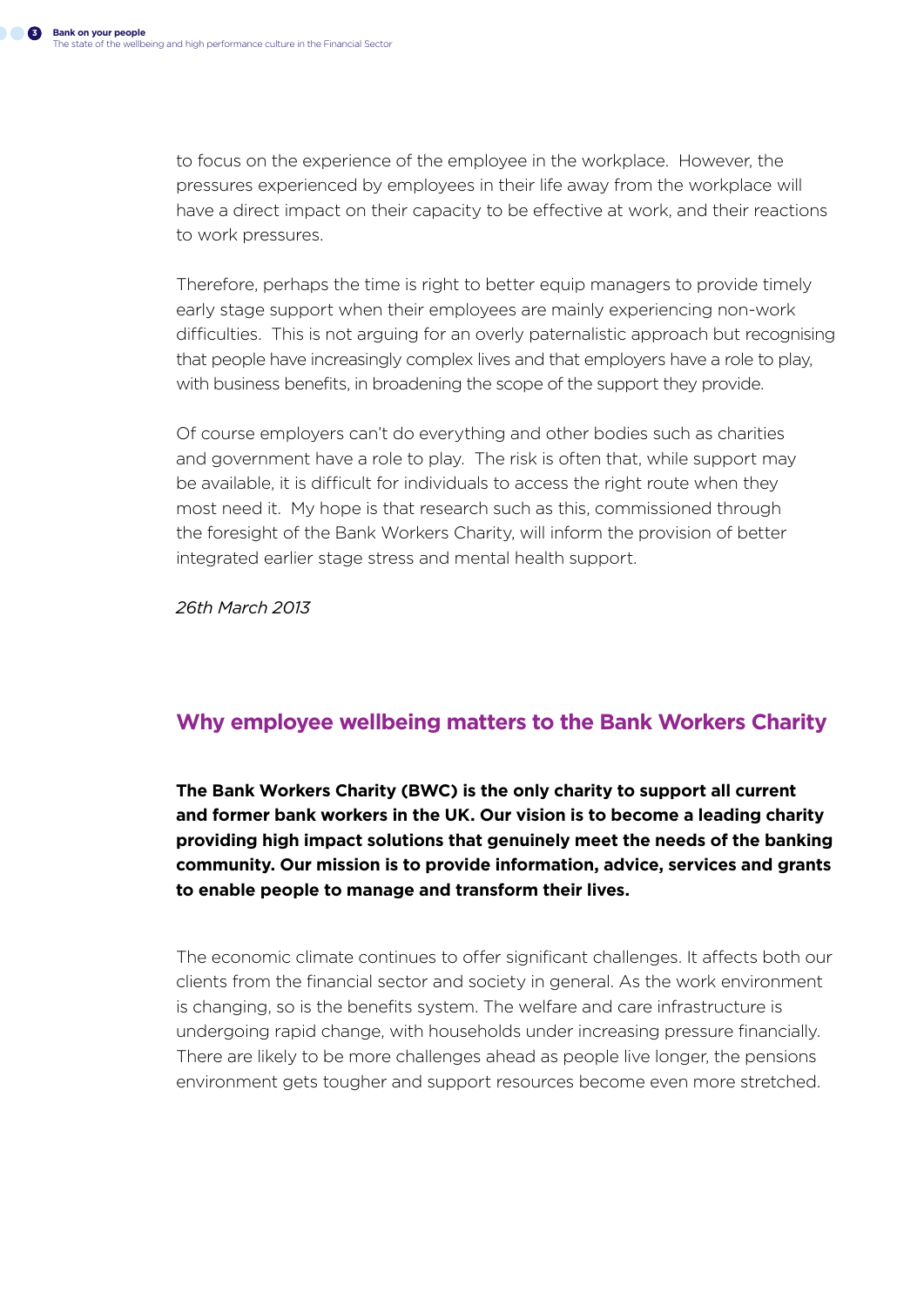Employers are increasingly focusing on minimising the negative impact of work stress on life outside the organisation as they strive to become high performing organisations. However, the impact of non-work issues - rarely considered by the employers in full – may be undermining bank workers' productivity and engagement, presenting a barrier to growth in the sector.

We have developed a wide range of proven support services designed to deal with the challenges affecting the home lives of bank employees and their families. Our ambition is to see a lasting transformation in the lives of the people we help. By end 2015 we target to make 20,000 interventions a year.

We plan to grow our range of services through a model of partnerships with expert providers. We believe that early interventions can be more effective than picking up the pieces at a late stage and want to become a strategic partner of choice in the wellbeing arena for banks in the UK. Our focus over the coming years is to:

#### Increase the number of clients / interventions

- We will achieve this by removing barriers to access our services.
- We will promote early access to our services.
- We will maintain and develop contact with all the banks operating in the UK.

#### Increase the scope of our activities

• We are piloting a bespoke Family Support Service in a major British Banking Group which we plan to roll out across the sector.

• We will develop wellbeing services and increase our support activities for the banks by supporting our clients through the challenges faced by their employers.

#### Ensure future sustainability

• We will add value to the banks in the area of employee engagement and wellbeing.

• We will explore opportunities for new social investment arrangements to pursue our charitable purposes and generate new financial returns alongside social returns.

• We will ensure that our reserves which provide core funding are working as effectively as possible commensurate with risk.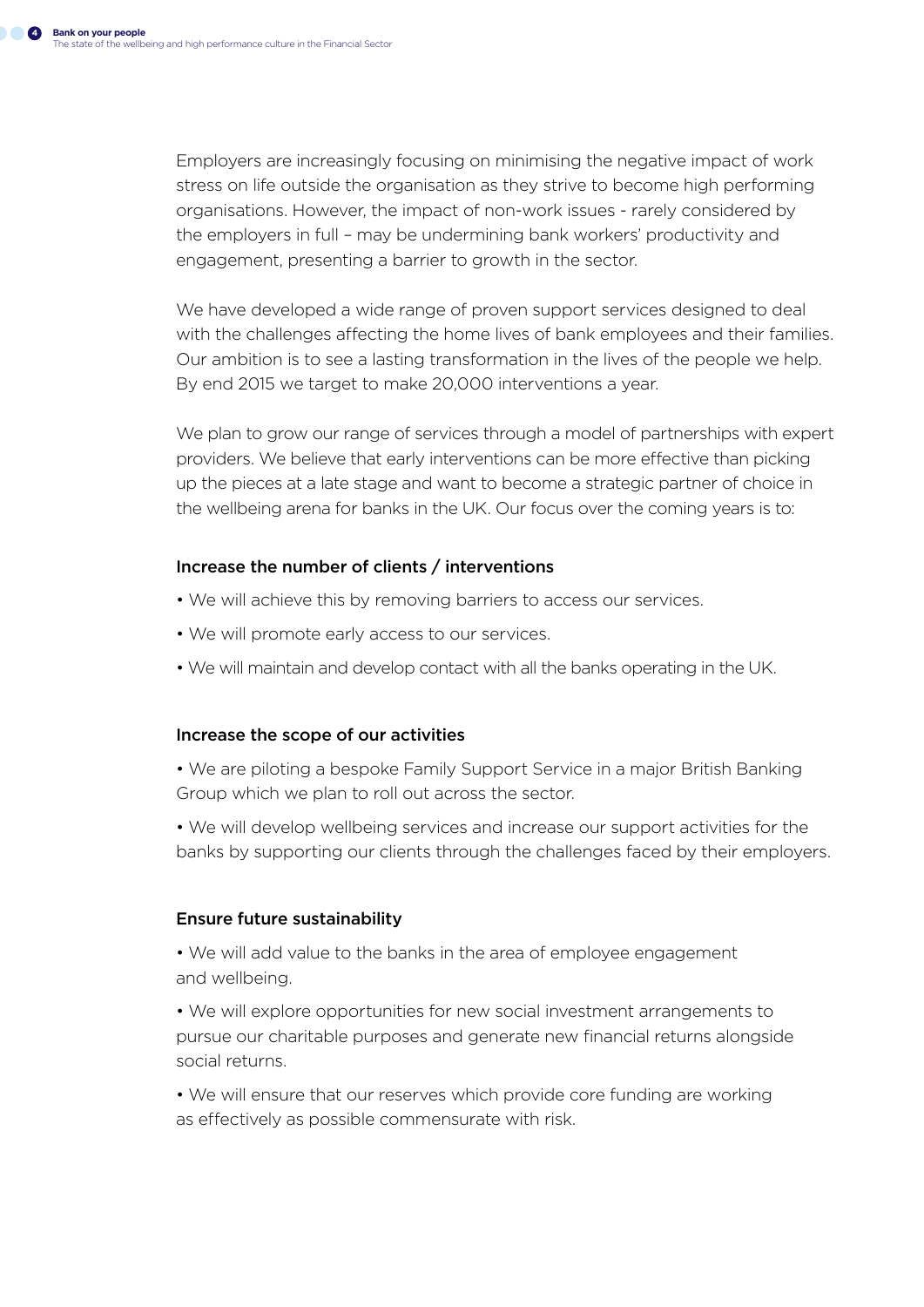We are well on the way to establishing more effective relationships with appropriate decision makers in the banks. To further tailor our services to the needs of clients and their employers we have launched this research programme which will assist us to:

1. Answer the key questions of how to engage effectively with the changing banking industry.

2. Improve our focus on satisfying key client needs.

**3.** Provide the best possible base on which to consider future new service developments.

4. Ensure that we achieve value for money by focusing on new service developments that add real value for our clients, whilst avoiding potential duplication of work being done by the banks.

#### **Purpose of the study and methods**

**Over the past thirty years, the ways in which our lives inside and outside work fit together have altered dramatically. Changing social conventions and inexorably shifting demographics have changed both our workplaces and the work that we physically do. Whilst reliance on income from work is an indispensable part of most peoples' lives, responsibilities outside work require increasingly more of our time, attention and psychological resilience. Almost half (48.4 per cent) of all adults aged 16 and over in Great Britain struggle for time resources required to meet home responsibilities. (1)**

As a growing proportion of the workforce face pressure to manage the increasingly complex boundary between work and non-work pressure, employers will need to adapt their management practices to the changing employee needs.

The purpose of this study is to support BWC to develop our strategy, drawing on a robust evidence base, in a way that will drive and guide our plans for service and activity development over the next five years and beyond.

**<sup>(1)</sup>** Office for National Statistics (ONS). (2012). Measuring well-being initiative highlights work-life balance [Online]. Available: http://www.ons.gov.uk/ons/dcp29904\_262081.pdf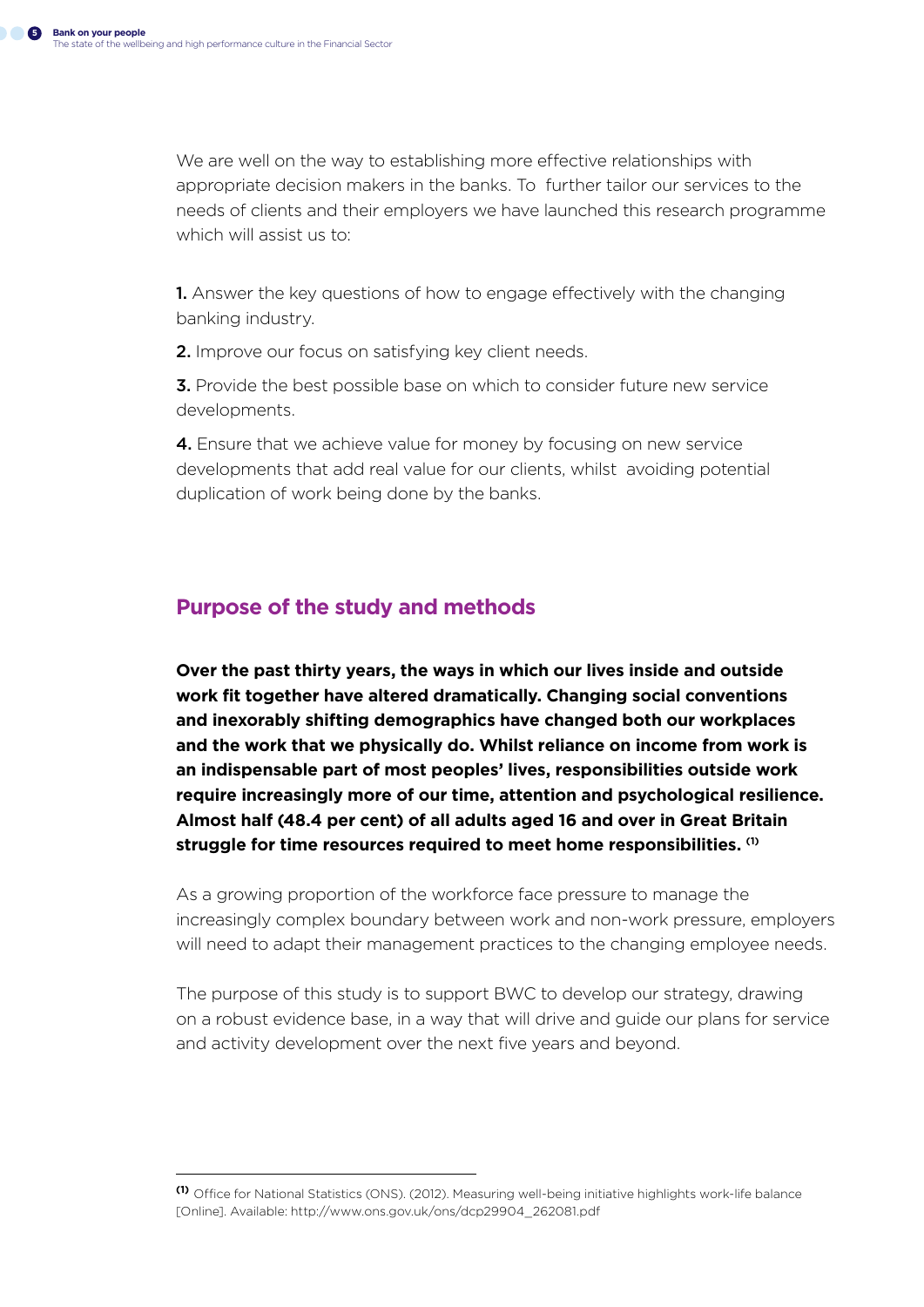#### The main objectives from the research project are to:

• Identify the extent and nature of the work/non-work boundary issues facing bank workers.

• Quantify the impact of these on work productivity, health & wellbeing, etc.

• Identify the level and type of support which workers need to equip them to be more resilient.

• Propose measures which employers in the sector, together with the Bank Workers Charity, other benevolent funds, Unions, policy-makers, regulators and bank workers themselves could adopt to support improved job performance, morale and engagement, coping and resilience, physical and psychological wellbeing, life satisfaction and financial self-sufficiency.

- Explore areas for collaboration and partnerships among the stakeholders above, such as social investment strategies.
- Define and develop options for new models of investment and risk assessment that will drive sustainable support for target groups.

In order to address the research questions above the research previously conducted among workers in the financial sector and secondary data, including Labour Force Survey and data from the British Bankers' Association has been reviewed. There was little information available to illustrate the home concerns of employees in the financial sector and how these impact individuals' working lives. Therefore a survey among 546 employees across a range of levels and functions was launched to illustrate the home concerns of employees in the financial sector, and the conflict of those with individuals' working lives.

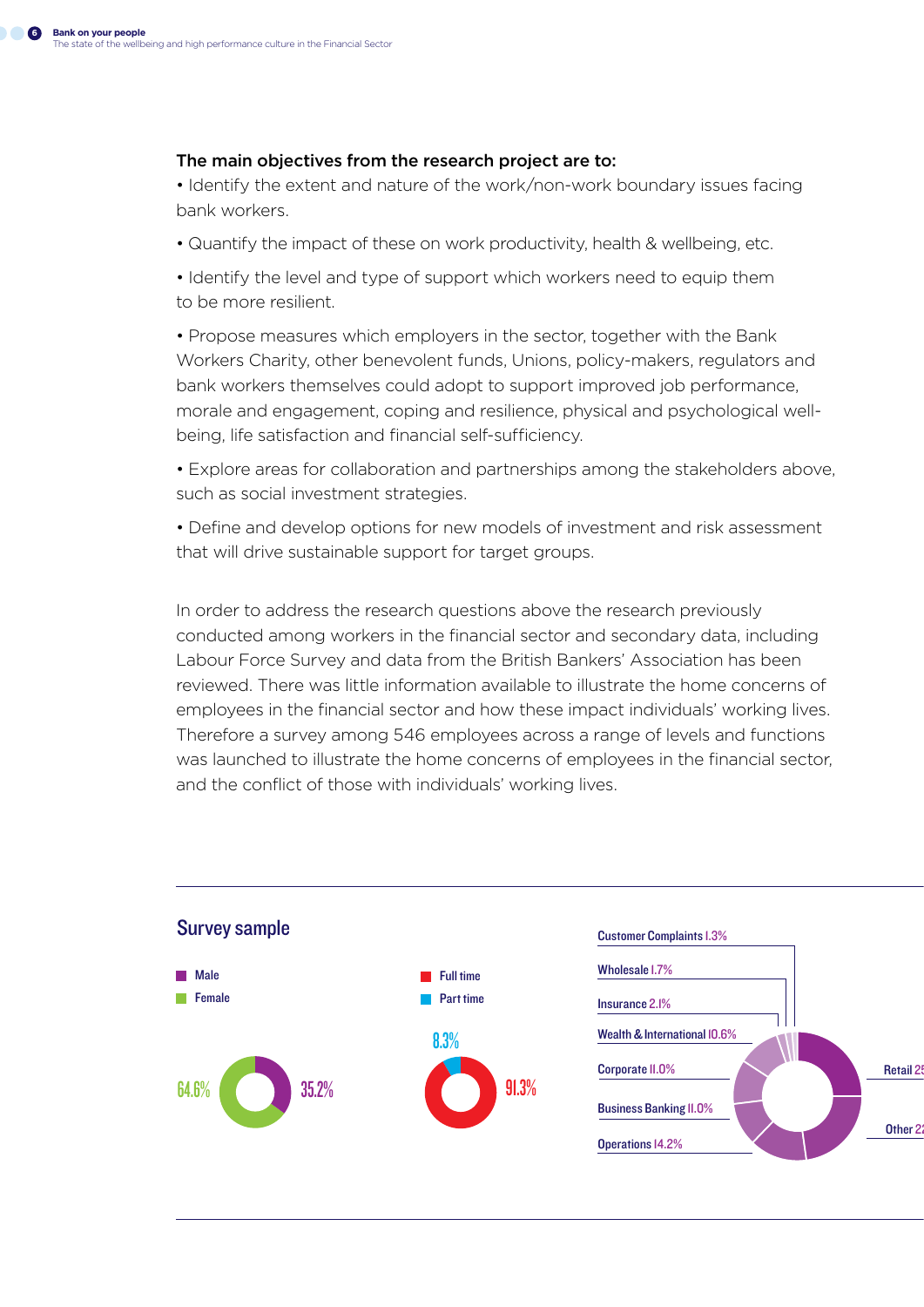At the core of the questionnaire is Robertson Cooper's ASSET model of workplace wellbeing, which allowed us to benchmark the workplace findings against a General Working Population comparison group.**(2)**



The survey was followed by a series of semi-structured interviews with 18 individuals working in various banks across the UK. We asked the participants to describe some of the stress factors addressed by the survey in more detail, and to provide us with examples of the challenges of managing the competing pressures in their lives in and outside work. We illustrate our findings below with quotes from our interviews with these individuals.

**<sup>(2)</sup>** ASSET General Working Population 2010 norm group (n=39,240) comprises data collected over the last four years from 27 organisations from a range of sectors such as telecommunications, engineering, NHS, Governmental departments, and police services.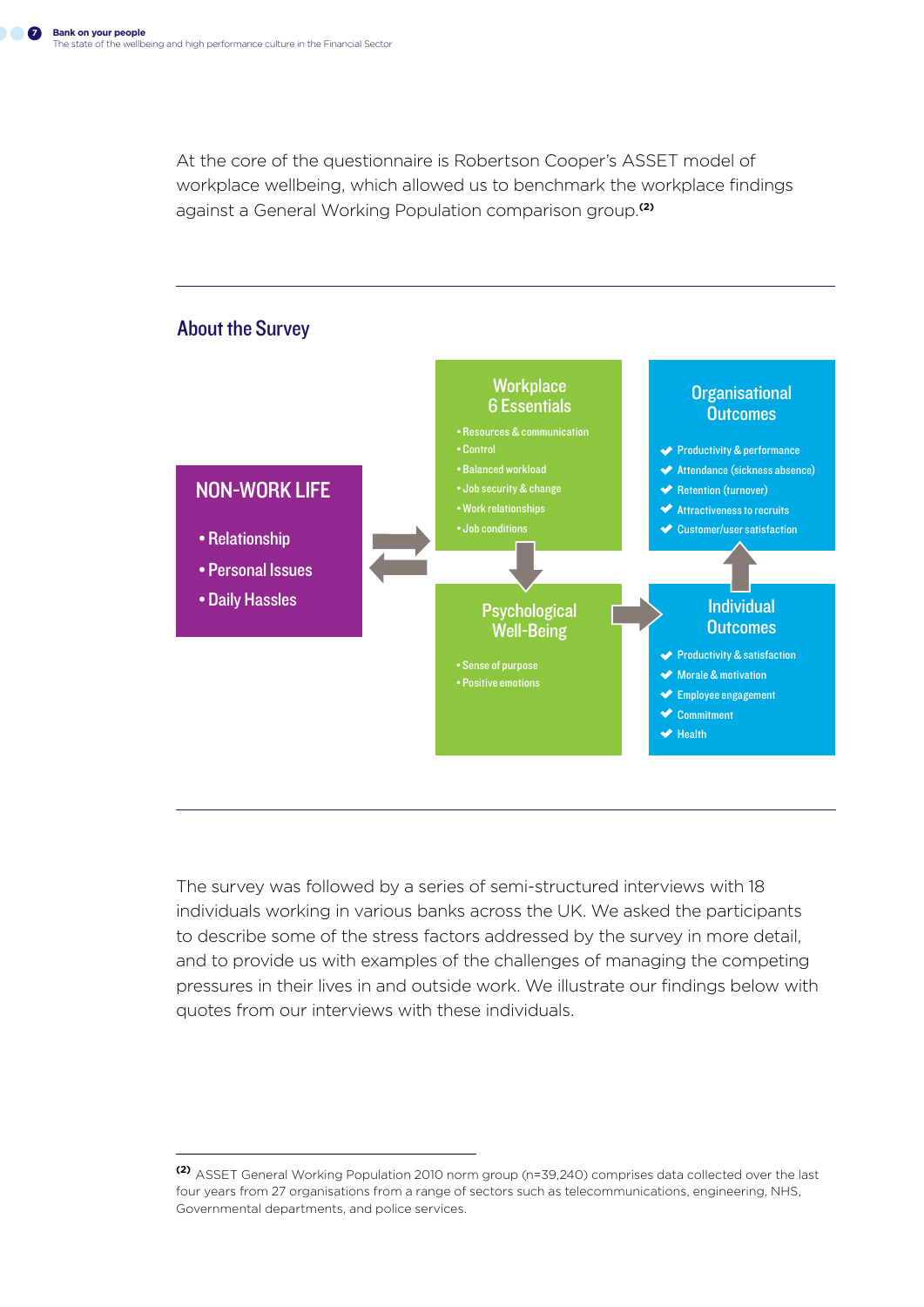## Emerging Themes

#### Non-Work Pressures Work Hassles Daily Hassles **RELAXATION** and anxiety **FLEXIBLE WORKING** family **FINANCIAL** Levels of **PRESENTEEISM** (face-time) **ARE HIGH concerns about the future** Those who work flexibly are more engaged and have **trouble relaxing poor quality of sleep 53%** 42% 60% working up to 30 hours longer per week than they are contracted to do 65% agree that their organisation is constantly changing for change's sake. of respondents care for an elderly/disabled relative. 60% 10% troubled that their performance at work is closely monitored of respondents are the primary earner for their household. spend more than 2 hours commuting **30%** 68% **13%** agree they lack the time to do the job to the best of their abilities. 56% Females show significantly poorer levels of health than males. 63% agree they are troubled by their job security. 54% struggle to keep up their debt payments have two or more dependants 30.8% 26% £

a higher level of positive psychological well-being.

However, flexible workers are in fact more likely to be troubled by their work-life

balance.



This flows through to key outcomes such as:

– Poor engagement

– Many perceive their organisation as committed to them, but unlikely to reciprocate this commitment towards the organisation.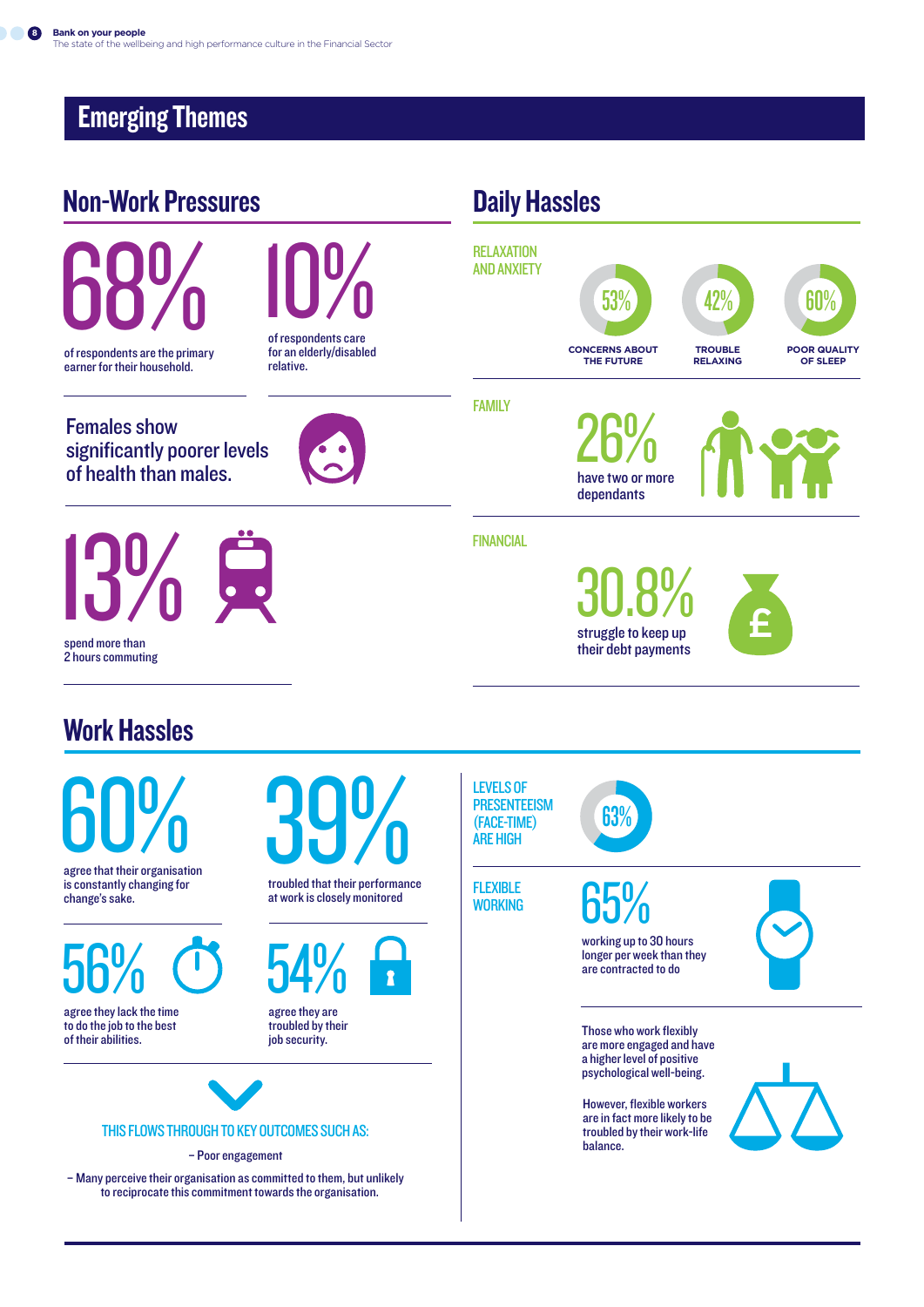#### **Work and life pressures of UK bank workers**

**For most people navigating the boundary between the demands, challenges and rewards of work and non-work will be easier at some times than at others. For example, even a highly attractive but demanding job with opportunities for career development may clash with the individual's responsibilities of caring for children or elderly parents. On the other hand, a lower-paid but more flexible position may be more suitable for this employee if their caring responsibilities have to take priority.** 

It emerged that whilst employment in the financial sector did not cause domestic stress, frustrations in the workplace or lack of support necessary to accommodate stresses from home life could contribute or exacerbate conflict outside work, tipping the employees over their resilience capacity.**(3)** This means that whilst non-work hassles do contribute to reduced productivity at work, this effect is magnified, when stresses within work are also high. One of the respondents confirmed:

*'If work is going well, you can deal with c\*\*p at home. But it's when you've got c\*\*p at home and c\*\*p at work - that's when things start to suffer.'*

 In the context of a 'buyer's market' – with an over-supply or workers – some employers may feel that they do not need to concern themselves so much with the provision of working conditions that suit individual personal circumstances and still benefit from the reduced turnover rates. However, essentially such 'loyalty' may – for some – be more strongly linked to lack of opportunities elsewhere, rather than willingness to go an extra mile for the employer. One participant reflected on the transactional nature of the current exchange:

*'It is an employers' market out there at the minute, but there will come a time when there will be an employees' market, and you will pay through the nose to get the good staff, because you've p\*\*\*\*d them off and they've gone to other places. At the minute, yes, they can turn round and give you poor pay rises, change your terms and conditions.'*

This finding was reflected in the survey findings, which shows that overall levels of engagement and employee commitment among the bank workers in the survey are lower than we would typically find in the General Working Population.

**<sup>(3)</sup>** Greenhaus, J.H. and Beutell, N.J. (1985). Sources of conflict between work and family roles. The Academy of Management Review, 10(1), 76 – 88.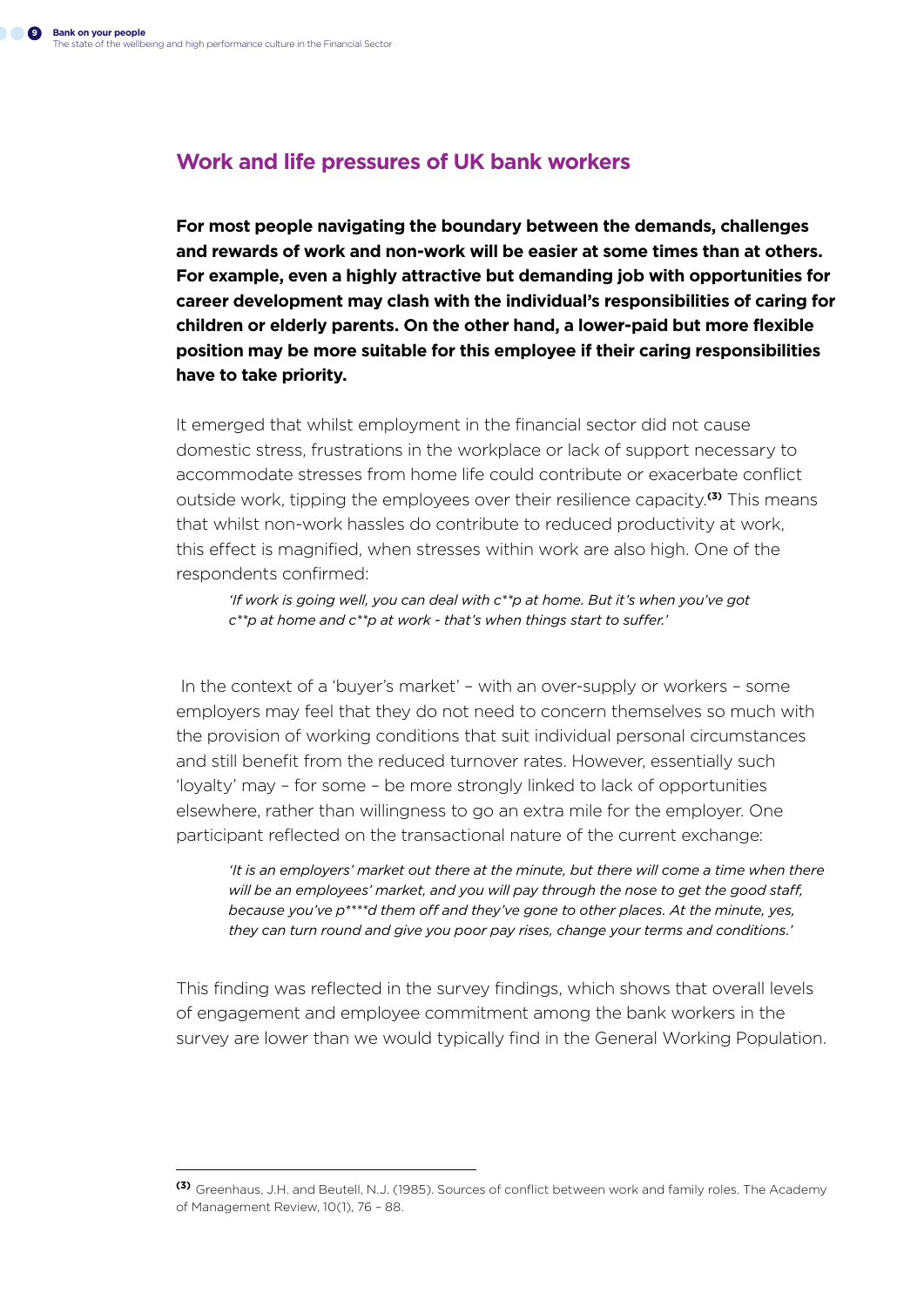



Given the traditional view of the banking workforce being largely motivated by earnings, some organisations in the financial sector may not be looking beyond monetary factors in managing individual engagement levels. At the same time, one talented graduate with time consuming caring responsibilities told us:

*'There is definitely an element of pressure to develop an international career. And I think if those opportunities had come my way I would need a lot more accommodating…which may deter me from the prospect'.* 

Despite the importance of paid work, more and more people are making choices about their employment based on their lives and interests outside work. The 2011 Labour Force Survey reports that workers in the Finance sector may have a variety of personal circumstances that could affect their career and life choices:

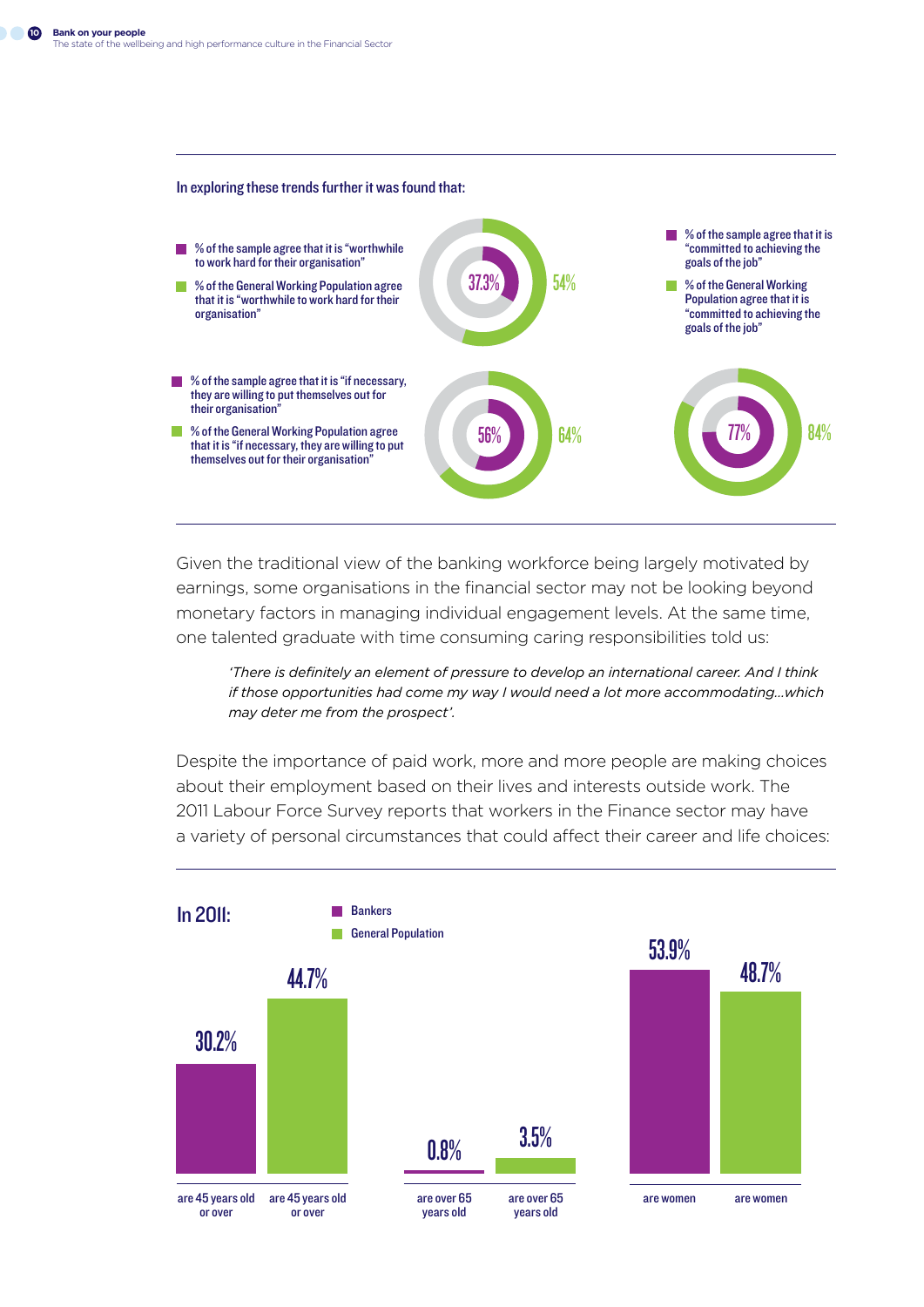

With the trends towards an older and less healthy workforce, the impact of caring about other responsibilities is likely to exacerbate in the future, emphasising the need for employers in the financial sector to understand an array of personal circumstances that may impact the wellbeing of their workforce and their motivation to come to work on a daily basis.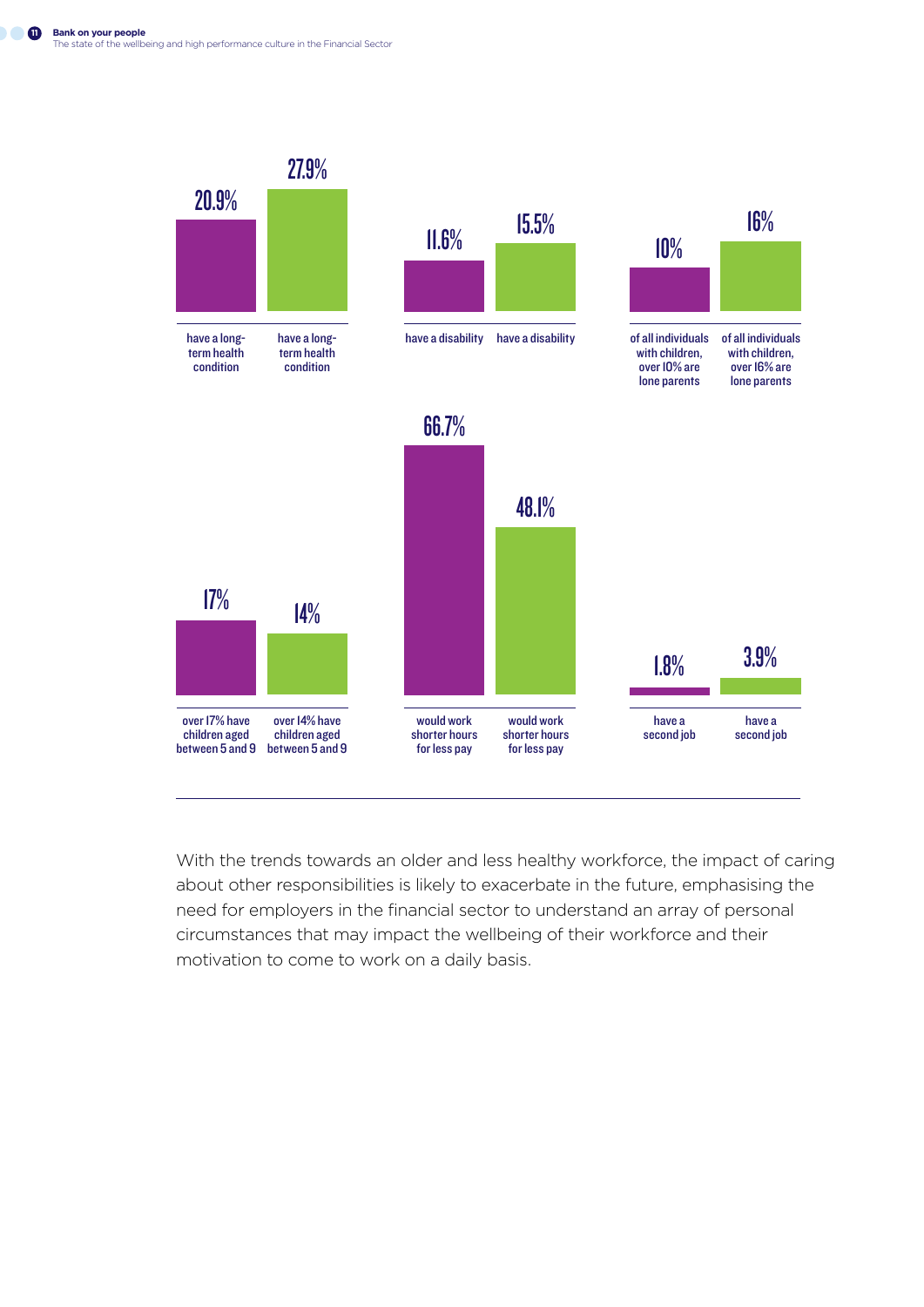#### **1. The Sandwich Generation**

The so-called 'Sandwich Generation' – made up of working age adults with both childcare and eldercare responsibilities – is growing. Across the total survey sample, 9.7 per cent of people said they cared for an elderly or disabled relative. Of these people, over a quarter also had childcare responsibilities:

*'In August, one of my daughters was going through a bad time with her relationship, and at various points of the year both her and her children moved down with us…In September, my elderly uncle went into hospital, he was the carer of his wife who was physically okay but mentally has dementia. I was running between my own home and her home and the hospital, which is quite a distance away, it's in a different county, and also working. I was also going straight from work to see how she was getting on, because he did everything for her.'*

Caring is a major factor causing individual employees to review their career aspirations. For example, drive and ambition of women with children, particularly single mums, could be undermined by the restrictions placed upon them by childcare responsibilities.**(4)**



*'I've got a 4 year old little boy that I have to take to school in the morning and then I have to pick him up from after school club at half five, so I have to fit it into 9 to 5. But I don't take a lunch break at all, I'm entitled to one but I haven't got enough hours in the day to take a lunch break so I never do…I did a managerial job until I had my little boy and then, I actually took a down grade and went back to work doing the job that I did originally.'*

Increasingly, employees in the financial sector may be facing the need to review their career choices, in terms of geographical location and the level of responsibility to attend to their elderly relatives. A survey by Carers UK suggests that:

**<sup>(4)</sup>** Emslie, C., Hunt, K. and Manintyre, S. (2004). Gender, work-home conflict, and morbidity amongst whitecollar bank employees in the United Kingdom. International Journal of Behavioural Medicine. 11(3), 127-134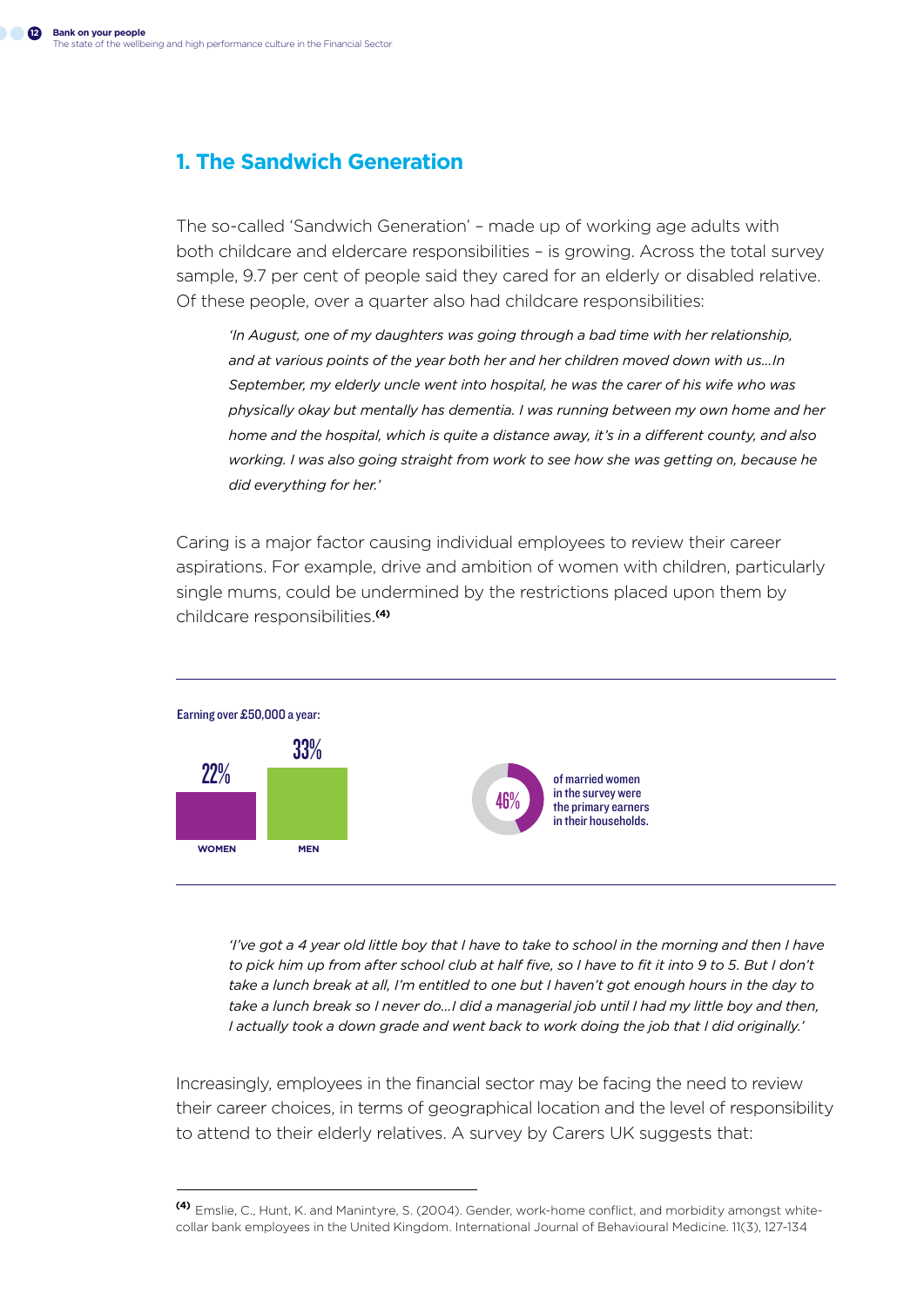

These findings further emphasise the impact family emergencies may have on an individuals' non-work pressures, which are likely to take priority over work responsibilities and choices.

*'My elderly in-laws had both become ill. My mother-in-law is completely dependent on my*  father-in-law, she is severely disabled and I had to then take over the role of carer whilst *my father-in-law was getting well again…For a good couple of months I was doing that after my work and doing a lot of things for them, cleaning and washing etc. etc.'*

#### **2. Financial worries**

Despite the popular misconception, many bank workers struggle to meet their financial obligations. For example, many bank workers may have taken on mortgages, and are now affected by the impact of recession, and therefore feel trapped in the job. With the high rate of divorce and family breakdown, many people of working age find the demands of fragmented family life difficult to manage, especially where children are involved. In the survey almost 30 per cent of those with dependants rely on a combined household income of less than £40,000 a year. Meanwhile, childcare costs have increased dramatically - at a time when family disposable incomes are falling in real terms. This may contribute to the choices over number of hours worked or the level of responsibility that impacts pay:

'So I'm not in a position really where I could reduce my wages. If I did that, we would start *struggling. So that's the key really, I think from my point of view, I'm kind of stuck there.'*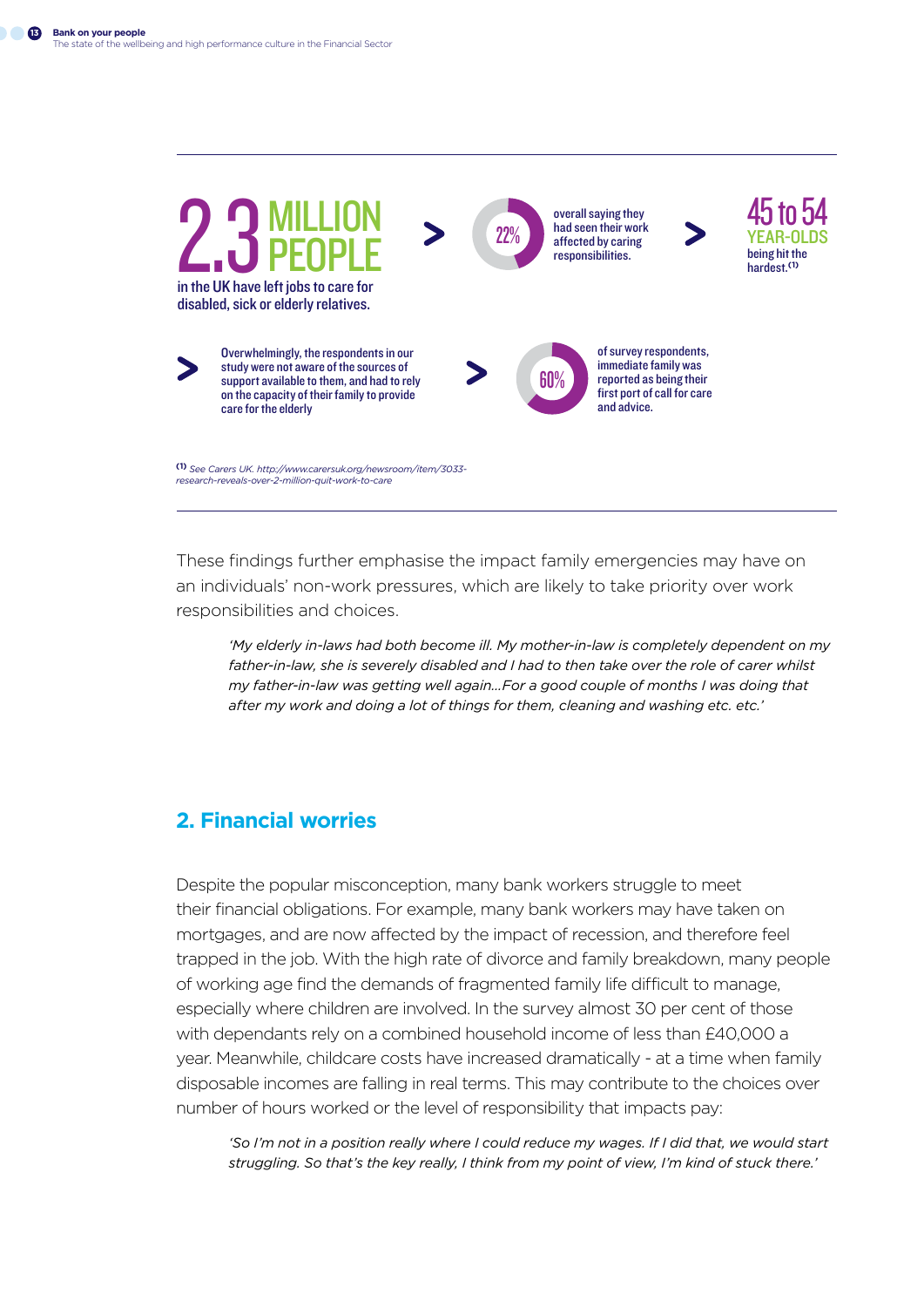Our survey found that, perhaps not surprisingly given the ease of access to credit,



#### **3. Work intensity**

The recession has drastically changed the nature of work for many, with employers understandably keen to achieve the same-level or higher performance targets with a smaller workforce, presenting employees with more demanding tasks, closer scrutiny and tougher performance targets. On the other hand, relentless competition for jobs since the economic downturn has led to reluctance among many workers to leave even unsatisfying jobs and careers, with most being all too aware of widespread fears of job cuts, redundancies and lack of comparable – if not better – opportunities elsewhere.

Survey data shows that in comparison to other organisations in the general working population, levels of stress caused by a number of key factors in work are higher in the financial sector than we would typically expect. Inevitably, workplace frustrations cause uncertainty amongst employees, especially regarding their future prospects for work-life balance:

*'With the business paying off 1,300 people and you're not sure what's coming. It's a bit like Catch 22. If you put your life on hold because you're not sure what's coming, then you'll never achieve what you want to have. But at the same time if you go and have children and something goes wrong, you'll always wish that you hadn't. So at the moment, when I think whether or not to start a family, or just to leave it, I think we're not too sure yet.'*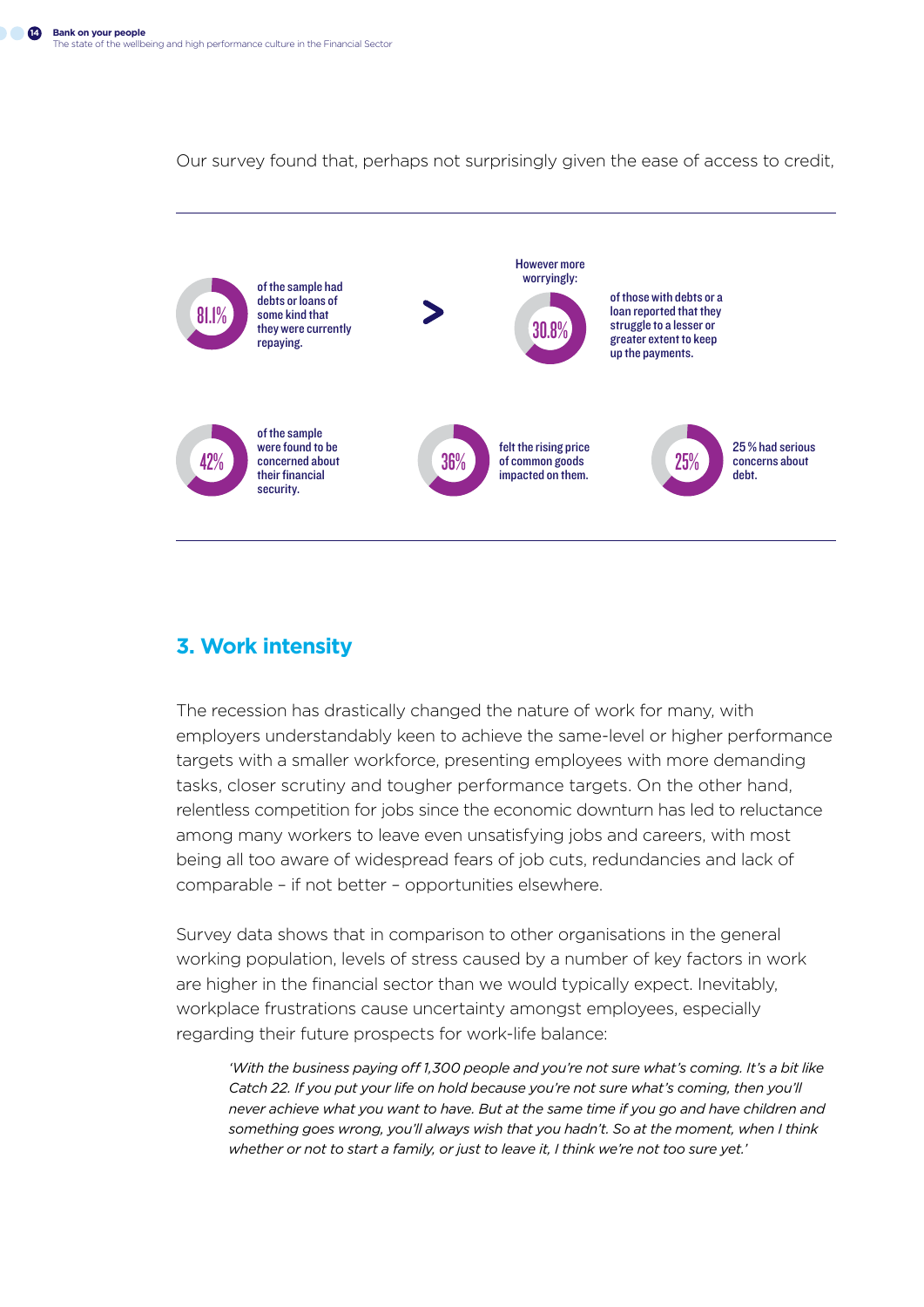Part of the symptom of the unhealthy levels of work pressure is employee presenteeism associated with concerns over job vulnerability.**(5)** At least 63 per cent of the employees in the sample felt compelled to come into work regardless of poor wellbeing. One employee struggling to manage time consuming commitments in family life said:

*'There have been occasions when I have been up for 36 hours at a time, but I have still gone out and done my work. Because they don't want me to be off sick. And you're frightened to be off sick.*

35% 65%

- % of the sample reported that they regularly work only their contracted hours
- **8**% of the sample working up to 30 hours longer than they are contracted to do

#### **Bank workers' approach to managing the balance of priorities**

One study has shown that employees who regularly worked 11-hour days or longer were

more likely to develop heart disease than those who worked seven- or eight-hour days.  $67\%$ 

**Our analysis of the ways in which individuals working in the financial sector define priorities in their lives in and outside work, as well as their ability to cope with arising pressures, allowed us to identify four groups of respondents presenting distinct types of attitudes and behaviours around the balance between their work and non-work responsibilities.** 

We have considered several dimensions of Robertson Cooper's ASSET model that would distinguish between groups of bank workers with different approaches to managing the work-life boundary. In contrast with the chronological career concept, we observed that individuals of similar age, tenure and family composition varied in how successfully they managed the balance of their work and non-work life. Despite the amount of dependants and levels of financial debt, a number of bank employees remained engaged and in control of their responsibilities in both spheres.

**<sup>(5)</sup>** Bevan, S. (2011). Fit for Work? Maximising Employment & Social Inclusion in the EU. The Case of Workers with Musculoskeletal Disorders (MSDs). FFW Coalition Briefing Paper. October 2011.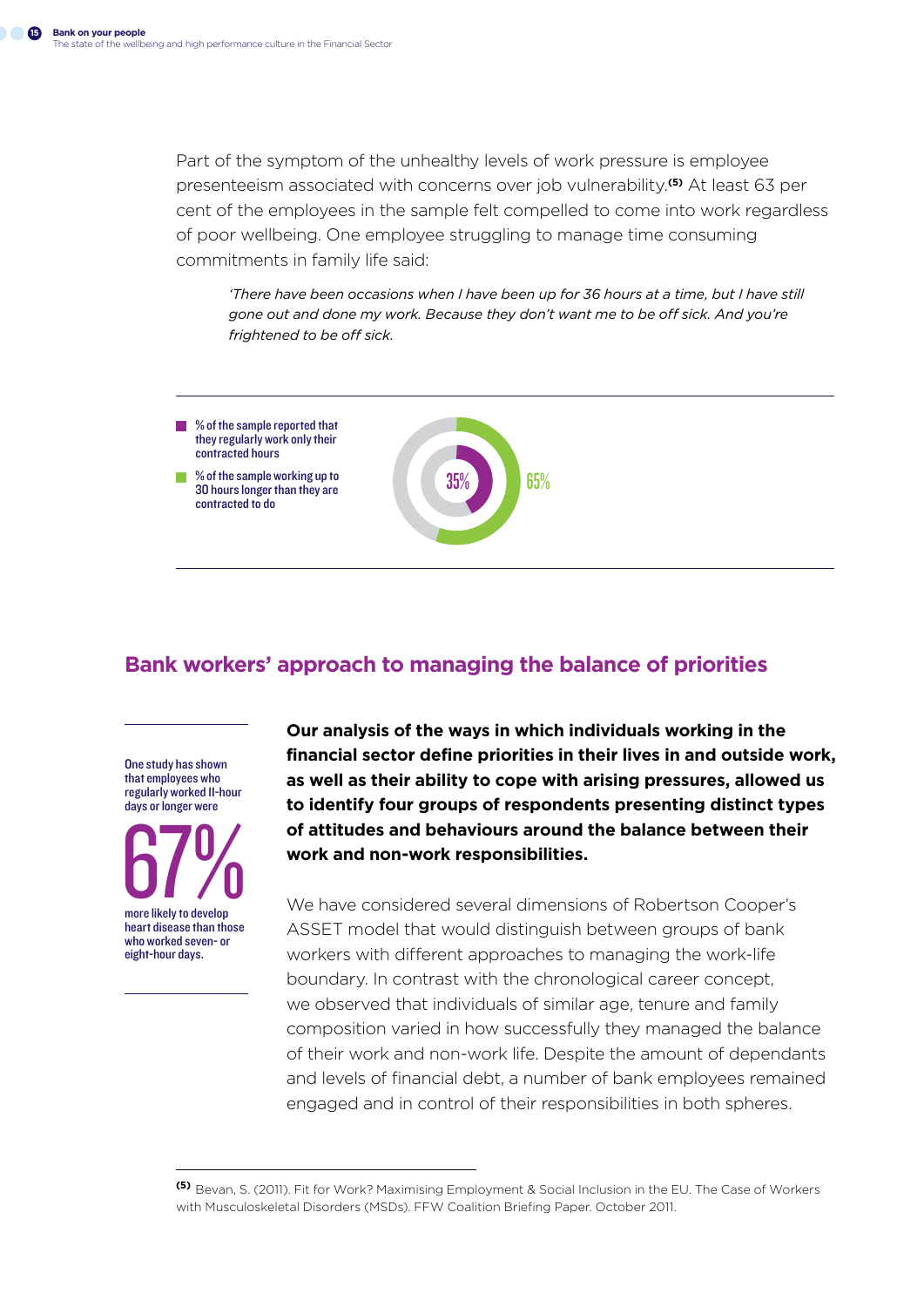Two factors contributed to statistically significant differences in management of responsibilities in and outside work.

On the one hand, the groups of individuals in the study differed by their engagement levels. Some individuals 'worked to live' yet were still motivated to put themselves out for the organisation. They spent a lot of time at work, and were mentally engaged in work related matters even in their home lives. In contrast, another group consisted of individuals with lower levels of engagement, who did not perceive their work to be motivating and identified themselves largely through the types of roles they held outside of the workplace: either through family roles, hobbies, or general life goals. These individuals saw work as means to living, rather than 'living to work':

*'I am still in this organisation because I am 52 years old, and I have two children at university and a sick husband. This is a stable place for me to be, and if I put myself in the zone of "This is a job and I do it well." Is it a career? No.'*

The second distinction lies in the level of control individuals had over the balance of their work and non-work responsibilities. Some individuals were able to set and manage the boundaries between home and work, and were not significantly troubled by the amount of time they contributed to the job, even if they did put in overtime. On the contrary, the second group was less content with the balance of their work and non-work lives, either due to the pressure coming from outside work, or through the lack of enjoyment in the job:

*'They made a big song and dance about work-life balance. I've already said that I don't particularly want to do any more [overtime] during the year, because it gives me a lot of wear and tear. I am committing about 105 per cent of my effort already. [My manager]*  just talked to me about work-life balance and then told me that I need to spend 12 hours a *week developing myself and others, in order to be measured against other people, and to do it in my own time.'*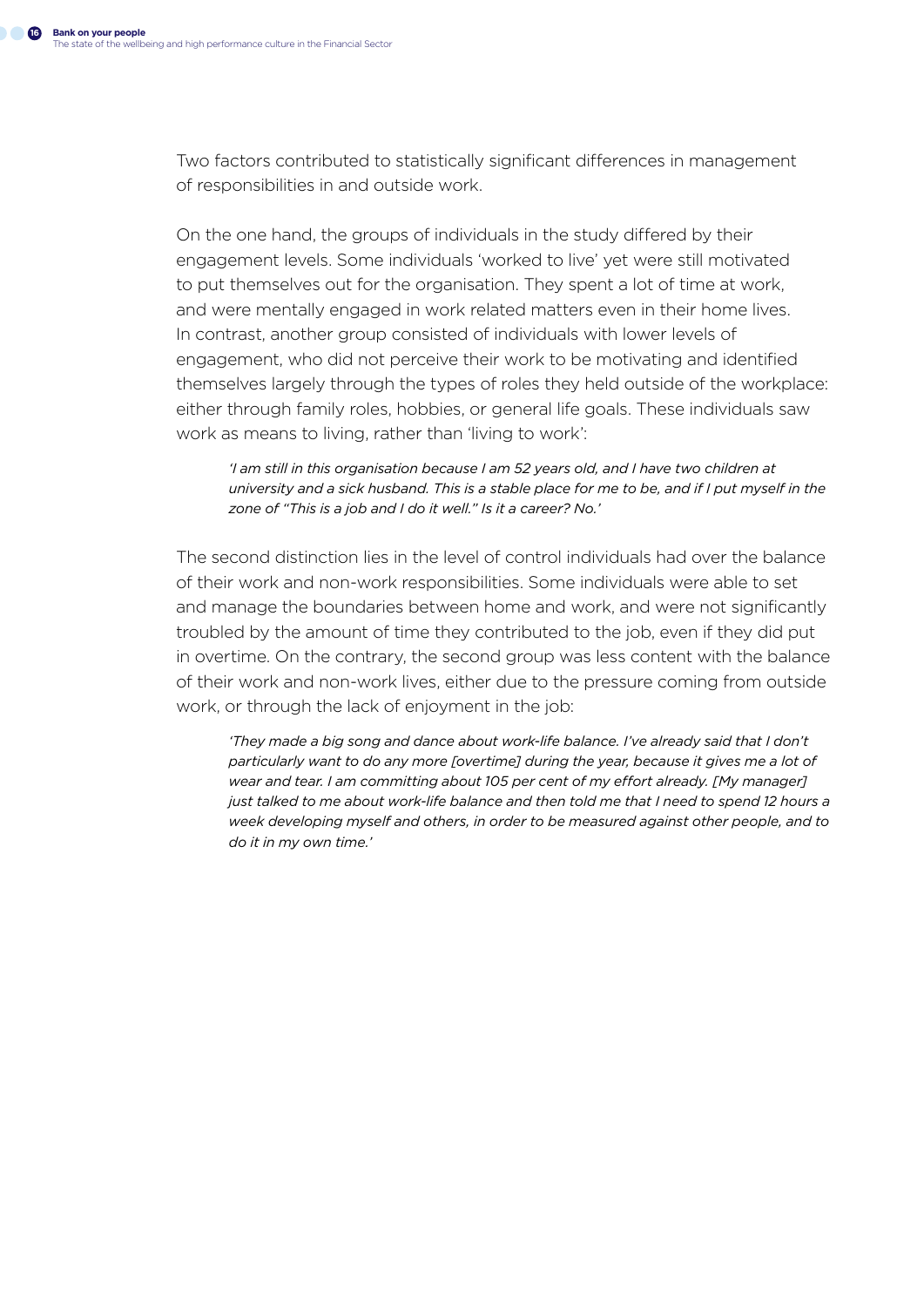#### The state of the wellbeing and high performance culture in the Financial Sector

## **4 types of bank workers NOTE:** These types are not dependent on **A**



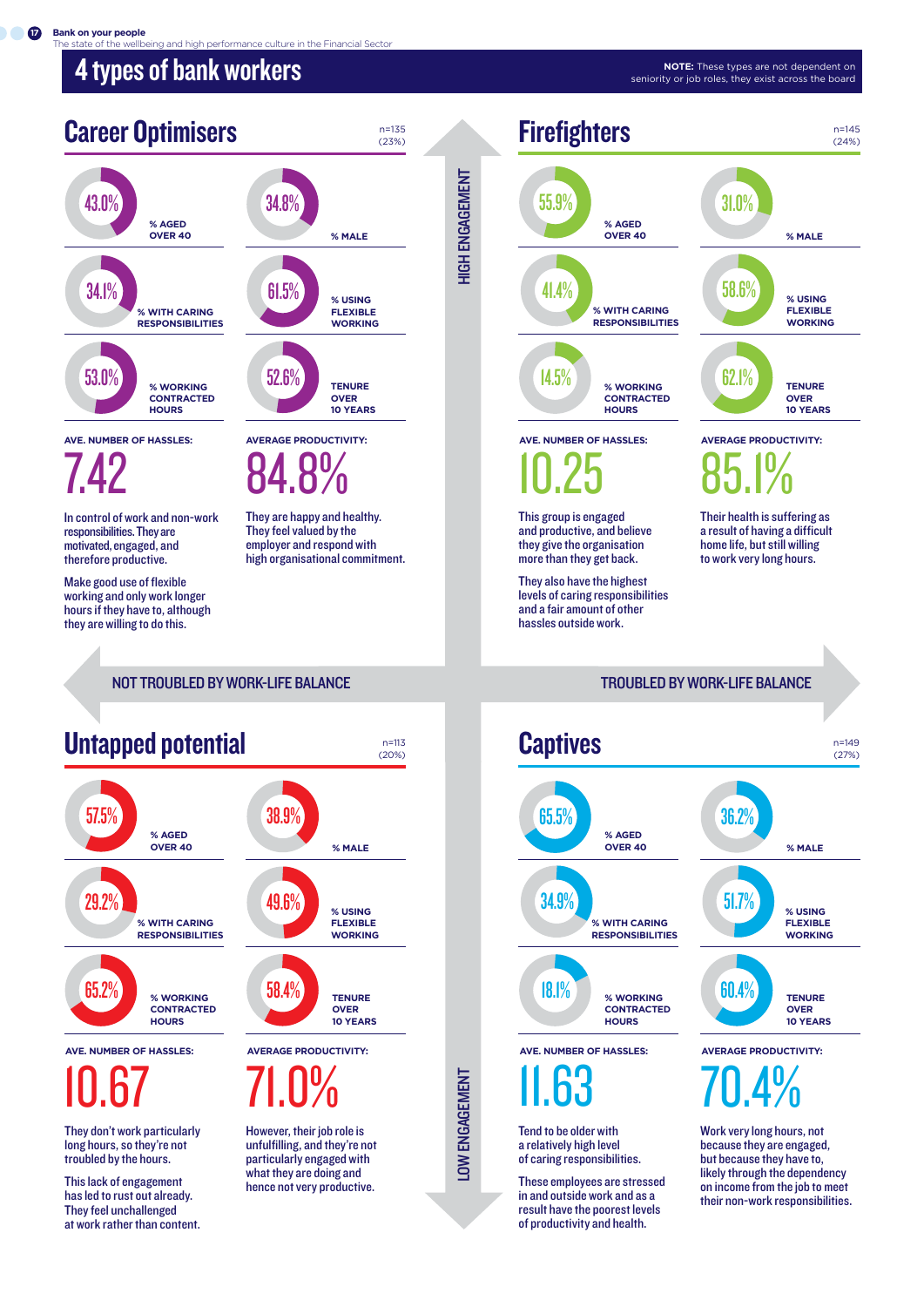### **What does the future look like?**

**Whilst all individuals in our study loosely belonged to one of the four groups above, we have collected individual accounts of past or expected transitions between the groups. Employee perceptions of workplace factors and their individual circumstances will change over the course of an employee's life. Therefore, it is accepted that the boundaries between the four groups themselves are indeed likely to be crossed in the duration of an individual employee's career.** 

The structural shifts driven by the financial crisis and changes in the banking industry have meant that the 'job for life' offer within the banking industry has diminished. Yet the contribution, or amount of work that the organisation expects from employees has been upheld, if not increased, due to the industry trends discussed earlier. In the context of reduced baseline financial incentives employers have had to devise pay systems which incentivised higher productivity regardless of the increased demand. Performance-related pay, available to a limited number of top employees, has driven many Career Optimisers to pursue an upward-moving target, moving across into the Firefighter category. Pressure to improve individual and household income fuels a trend similar to a sugar rush, where productivity levels increase – albeit temporarily – despite employees working beyond their optimal capacity.

However, with a growing work intensity in banking – and in the absence of support safety nets in place – the sector must reflect on the sustainability of the demands placed on the staff and the types of incentives applied to drive the performance. The present reward systems have successfully motivated staff to deliver sterling outputs but often at the expense of personal resources, thus triggering a collapse to Captives following the 'sugar rush' phase.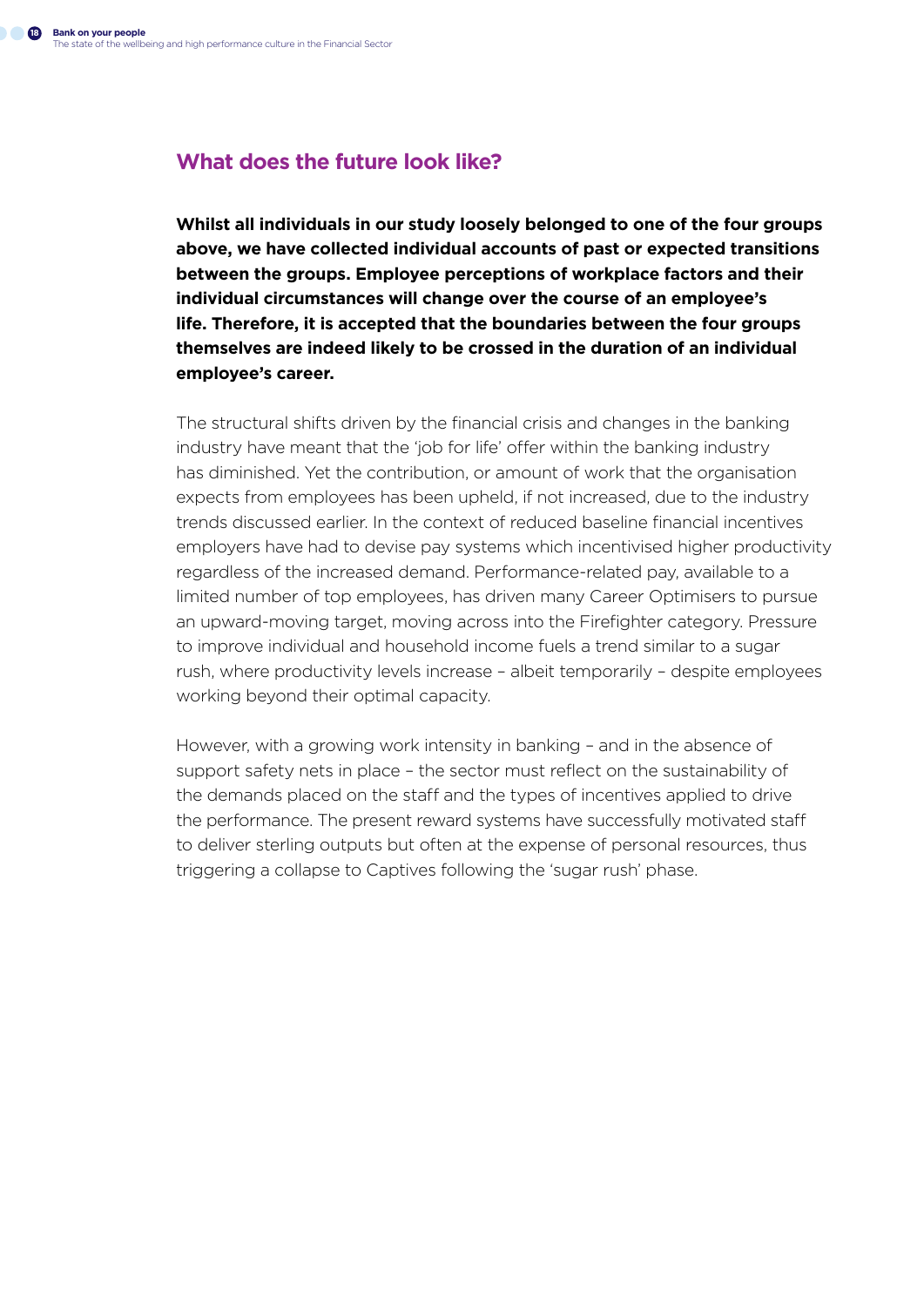

As long as the economy remains weak, the transactional aspects of the employee-employer relationship in the financial sector ensure that more employees will be trading personal wellbeing for the reward, whilst the employers will be able to replace burned-out and disengaged individuals by drawing on a renewable pool of talent. However, the poor reputation of the financial sector is starting to affect the availability of the new recruits and the levels of dissatisfaction amongst current staff.

Our analysis warns that an increasing proportion of the banking workforce would constitute disengaged individuals who are not able to leave their employer. Accumulation of these individuals in the Untapped potential category presents a future challenge to the amount of discretionary effort at work that bank employees are willing to put in for their organisation:

*'You know, when you wake up in the morning and the light bulb suddenly goes off. I got*  to that moment in my life and I thought I've got an option where I can go home and sit at *home worried about my next day. Or I can do a normal job and leave at five o'clock and get rid of the frustration and the pressure. That's what I did.'*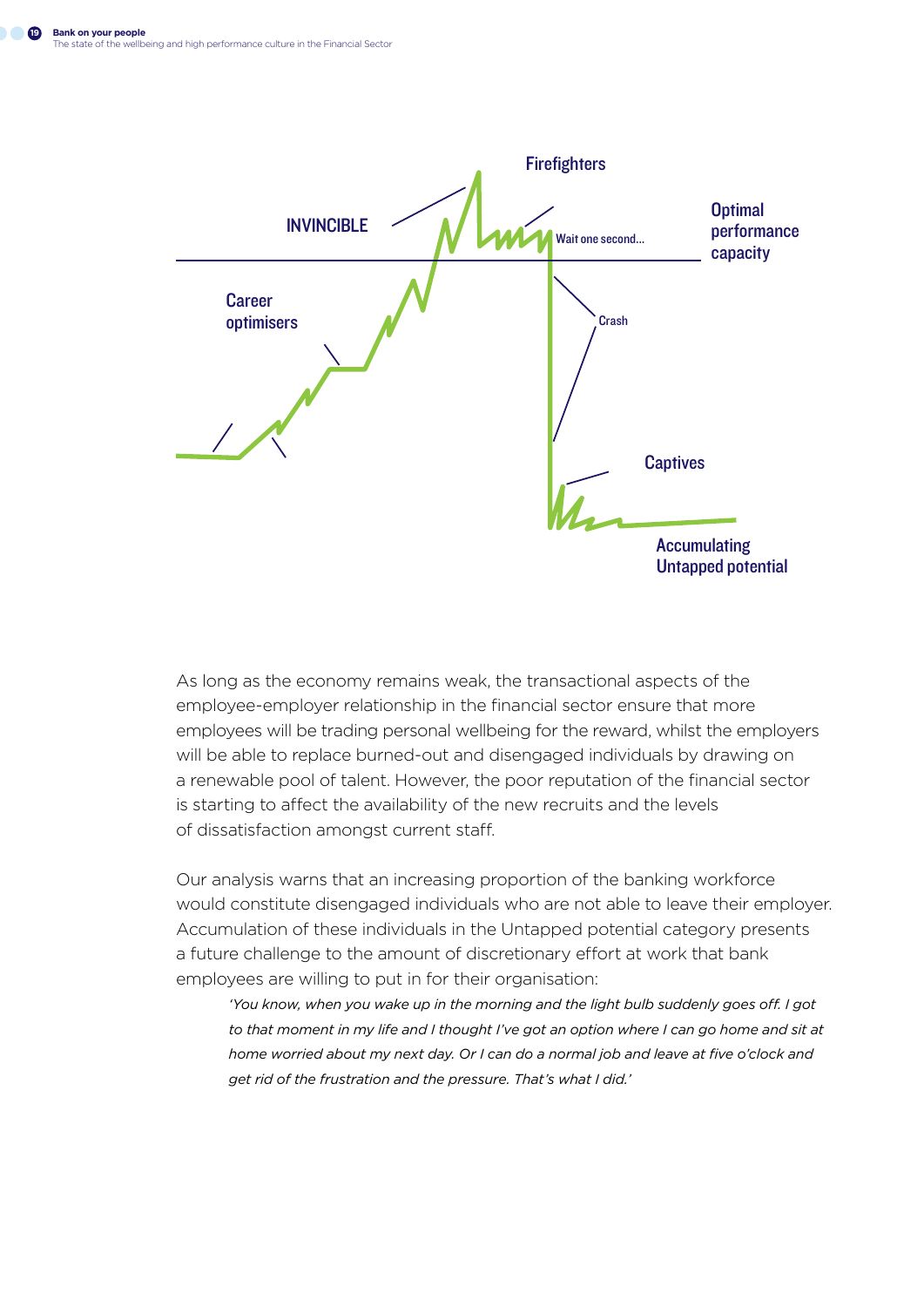#### **What needs to be done?**

**It is clear that many employees in the financial sector may have exhausted their capacity to resist mounting organisational demands, as their resilience levels are already stretched by concerns related to non-work responsibilities. Most employees in the financial sector see it as their individual responsibility to manage their lives outside work. Similarly, they appear to have initially made a conscious career choice, and are clear about their expectations from the employment relationship. Therefore the majority have the potential of maintaining a healthy balance between work and home, adjusting coping strategies as their priorities shift. However, their waning ability to rely on social safety nets to access support for financial and family wellbeing, risks spillover of home pressures into the workplace.**

One of the dominant concerns is that employees do not know who to turn to, when they are facing concerning issues outside work, nor does the majority have a trusted workplace environment where stresses can be voiced and resolved. Whilst there is little doubt that Employee Assistance Programmes can provide access to useful individual support for employees experiencing stress symptoms, this research shows that they may be not tailored for managing some of the complex issues faced by bank workers, nor do they have sufficient preventative capacity to prepare for the effect of combined home and work-life stresses on individual resilience.

There appears to be a significant gap both in early intervention and provision of support for those experiencing significant work-life boundary problems. Considering the evidence from this research, bank workers might welcome several forms of support that would help them stay in control of their responsibilities at home and in work.

On the one hand, there is a clear need to address budding issues at the workhome boundary for those who are still visibly coping with the conflict of responsibilities – often at the expense of own health and wellbeing. Both Career Optimisers and Firefighters are engaged with their employer, however, increasing pressures from outside work risk unhealthy transitions. Whilst confidential and practical support for non-work problems is available from charities and to some extent Government, it is fragmented and often difficult for individuals to know which agency or organisation to contact. In addition, little or no easily accessible support seems to be available for those who need help to better manage nonwork pressures within the context of a busy working life. This is particularly true for support that is easily accessible before the individual reaches a crisis point, such as experiencing severe mental health problems.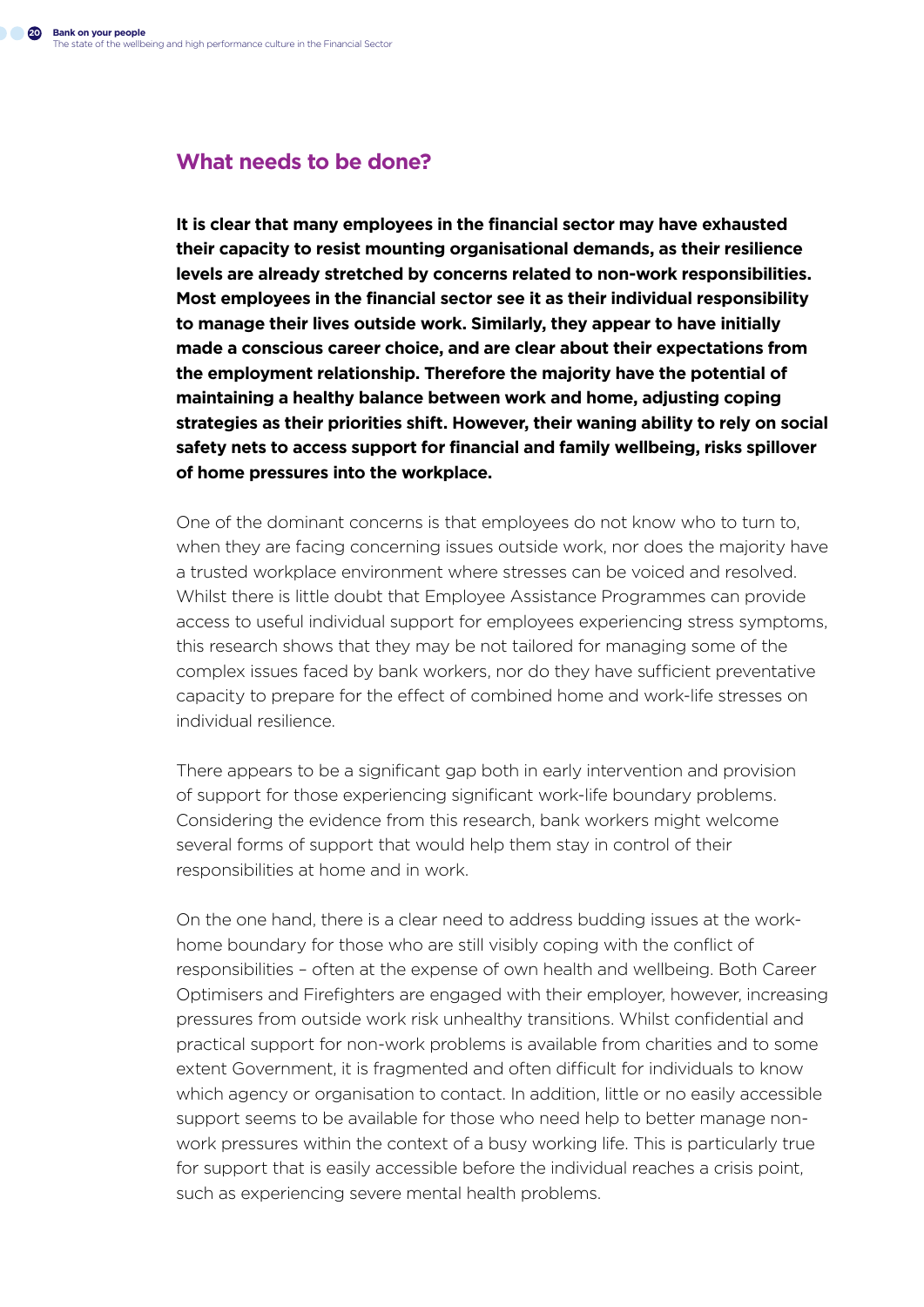For these groups support measures should therefore focus on prevention of serious work-life conflict and burnout, as well as case management targeted to avert exacerbation of existing home life concerns – ultimately support that improves the resilience of these employees and helps them learn to cope with their responsibilities more effectively.

On the other hand, there is a significant proportion of the workforce – consisting of the Captives and the Untapped Potential – that is already severely impacted by the work-life conflict, leading to disengagement, low productivity, and poor physical and psychological health. These individuals will require a range of immediate reactive interventions to help them manage their work and life concerns and restore their confidence and resilience levels. The Bank Workers Charity's role is to provide a first port of call for bank workers facing non-work related challenges.

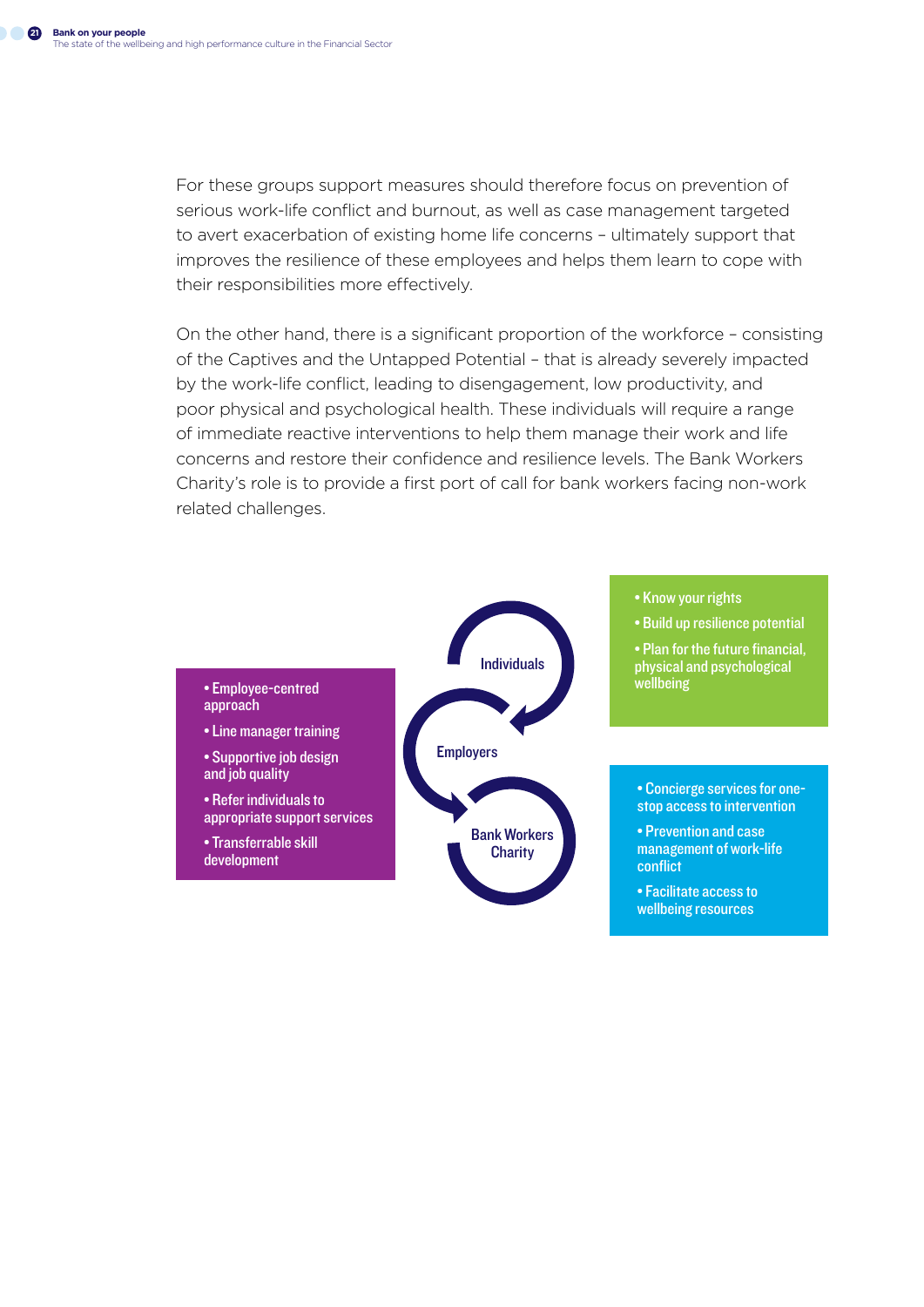#### **Conclusion**

**It is clear for all to see that we are living in a time of increasing pressure and change. This is affecting the lives of millions of working people and their families. The baby boomers are the first to live in a sandwich generation, juggling caring responsibilities with increased work intensity. Financial worries are severely affecting millions of people at a time of significant changes to the welfare benefits system and uncertainty about employment prospects.**

Traditionally individuals have relied on the welfare state and their family safety nets to provide support for critical and long-term pressures outside their working lives such as eldercare, chronic health conditions and financial troubles. However, a prolonged period of economic recession and associated austerity measures have created unprecedented levels of pressure for all, exhausting individual resources and drastically limiting availability of social security interventions. In this context many individuals unable to cope with non-work circumstances on their own will turn to their employers for support.

Despite the popular image of the sector, many workers in Banking and Finance face all of these work and non-work boundary issues too. The changing demographic profile of the working age population, linked to ageing and changing family structures, suggests that non-work factors, such as family circumstances, health problems and the lack of reliable safety nets in place, may be increasingly impacting employees' wellbeing. This further affects their ability to cope at work, threatening the long term sustainability of performance and growth in the financial sector. Increasingly, supporting individuals' in managing sources of concern in and outside work becomes a business imperative for maintaining workforce productivity and retaining talent.

Unless we take action to develop more early intervention services, promote partnership working, encourage greater use of our services and build capacity to cope with growing demand, we are almost certain to see an increase in the number of workers and their families who will lose the struggle to balance work and non-work pressures.

The Bank Workers Charity is a major player on the occupational benevolent scene. We want to play our full part in helping civil society to step up to meet these challenges throughout the UK. If you are dealing with these challenges in the context of being a high performance organisation, then why not join us in leading the development of a new approach to meeting the needs of the growing number of people who seek our help.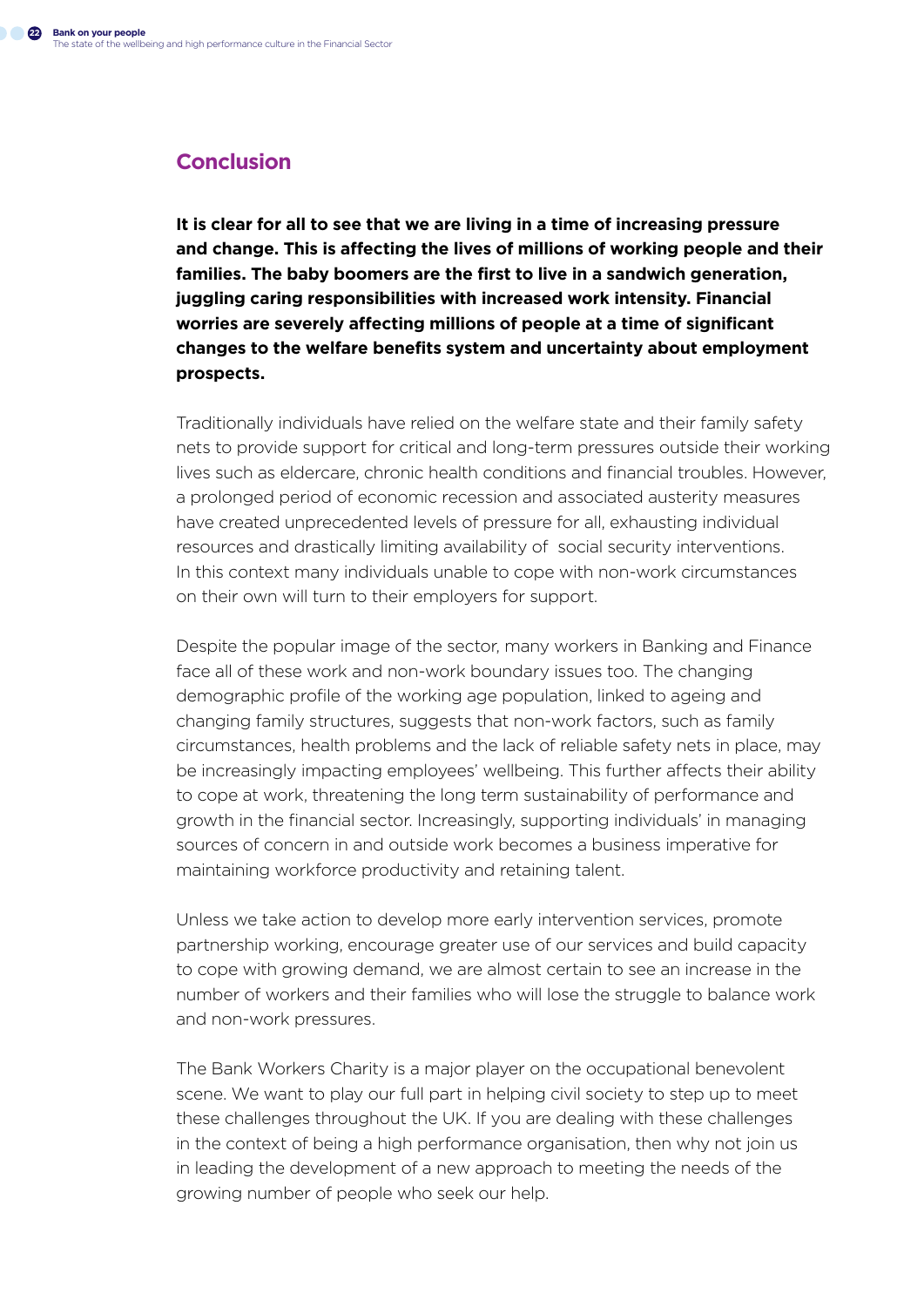This Highlight Report represents the key findings from a considerable research project. It provides an early sight of findings. We are still working on the finishing touches of the full report which will include more details about measures we can adopt together with employers to support improved job performance, engagement and resilience.

As a professional working in the financial services sector with an interest in engagement and wellbeing, this is your opportunity to contribute to the development of new support services. This will enhance the wellbeing and engagement of employees in the sector. We would like to have a conversation on the possibility of working with you to assist with market insights, new product development and client acquisition.

Please contact Alisa Hamzic, Head of Marketing Alisa.hamzic@bwcharity.org.uk